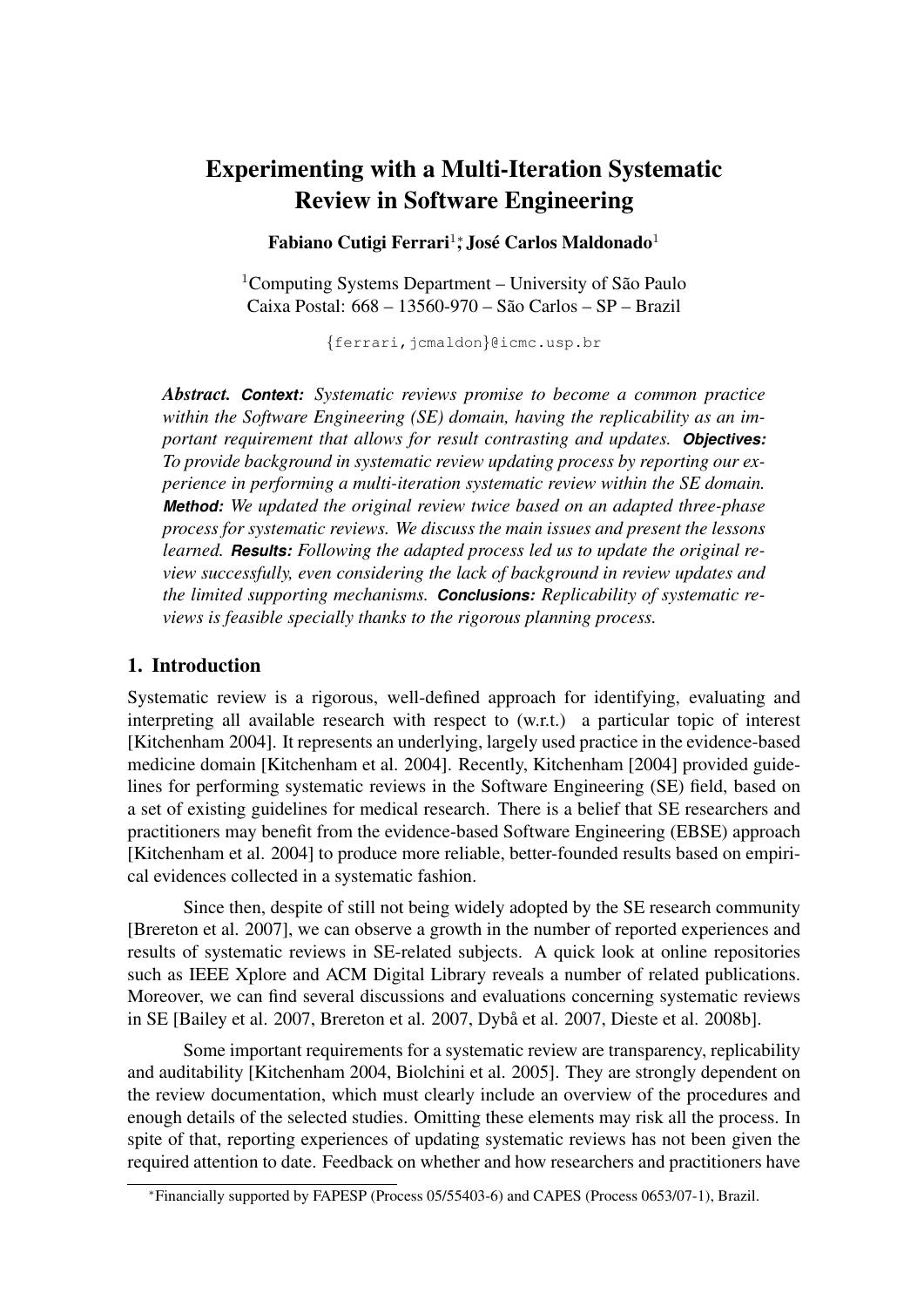been replicating and updating systematic reviews would be of interest in several ways. For example, it could be used to:

- provide researchers and practitioners with guidance on how to plan and undertake systematic review updates and replications;
- help researchers identify weaknesses of current guidelines and processes; and
- help service providers improve current search engine capabilities and publication databases (e.g. the type of information that is made available).

This paper reports our experience in conducting and updating a systematic review in the software testing context. We call it a *multi-iteration systematic review*, which so far has consisted of the original systematic review (hereafter called simply "original review") and two updates. We call "*iteration*" every full cycle of a systematic review, from the planning to the review documentation. Notice that we do not focus on the review results themselves (e.g. number and quality of primary studies). Instead, we use the review as an example throughout this paper to support our discussions specially regarding replicability issues.

We planned our review according to available guidelines and templates [Kitchenham 2004, Biolchini et al. 2005]. After finishing the first iteration, we figured out that running regular updates could provide us with some interesting insights about the replicability of planned reviews. Our experience shows that replicability is a feasible requirement even in the presence of limitations, which includes the lack of knowledge about the updating process. We also highlight the poor support most of the search engines currently provide for composing search strings and refining search scopes. However, some search engines have evolved lately towards providing better support for searching activities.

We expect this experience report can somehow contribute to the establishment of well-defined processes for performing systematic reviews, as well as to the improvement of current resources such as search engines and publication databases. In addition, we expect to help researchers identify a set of variables that might impact the final results of a review replication, which may include adequate planning, quality of selected databases (and related search engines) and researcher expertise.

The remaining of this paper is organised as follows: Section 2 presents some related work. Section 3 introduces the example we use throughout the paper. Section 4 presents the main steps of the iterations we have performed. Our discussions are presented in the Section 5. Finally, Section 6 brings our conclusions and future work.

### 2. Related Work

Brereton et al. [2007] report their experience of conducting three systematic reviews: one complete and two partially finished. Among the lessons learned, we highlight the problems the study participants faced while composing search strings to submit to different engines. The problems are similar to the ones we have found for an overlapping subset of search engines (namely, IEEE Xplore, ACM Digital Library and ScienceDirect). Similarly, Dybå et al. [2007] report their experience gained from a systematic review of agile software development though focusing the discussion on the quality criteria for study selection.

Bailey et al. [2007] analyse the overlap of results that may occur while performing searches for SE-related publications using different search engines. After running three systematic searches, they found out that there is little overlap due to two main reasons: either different databases are targeted or the search engines are incomplete. Moreover, they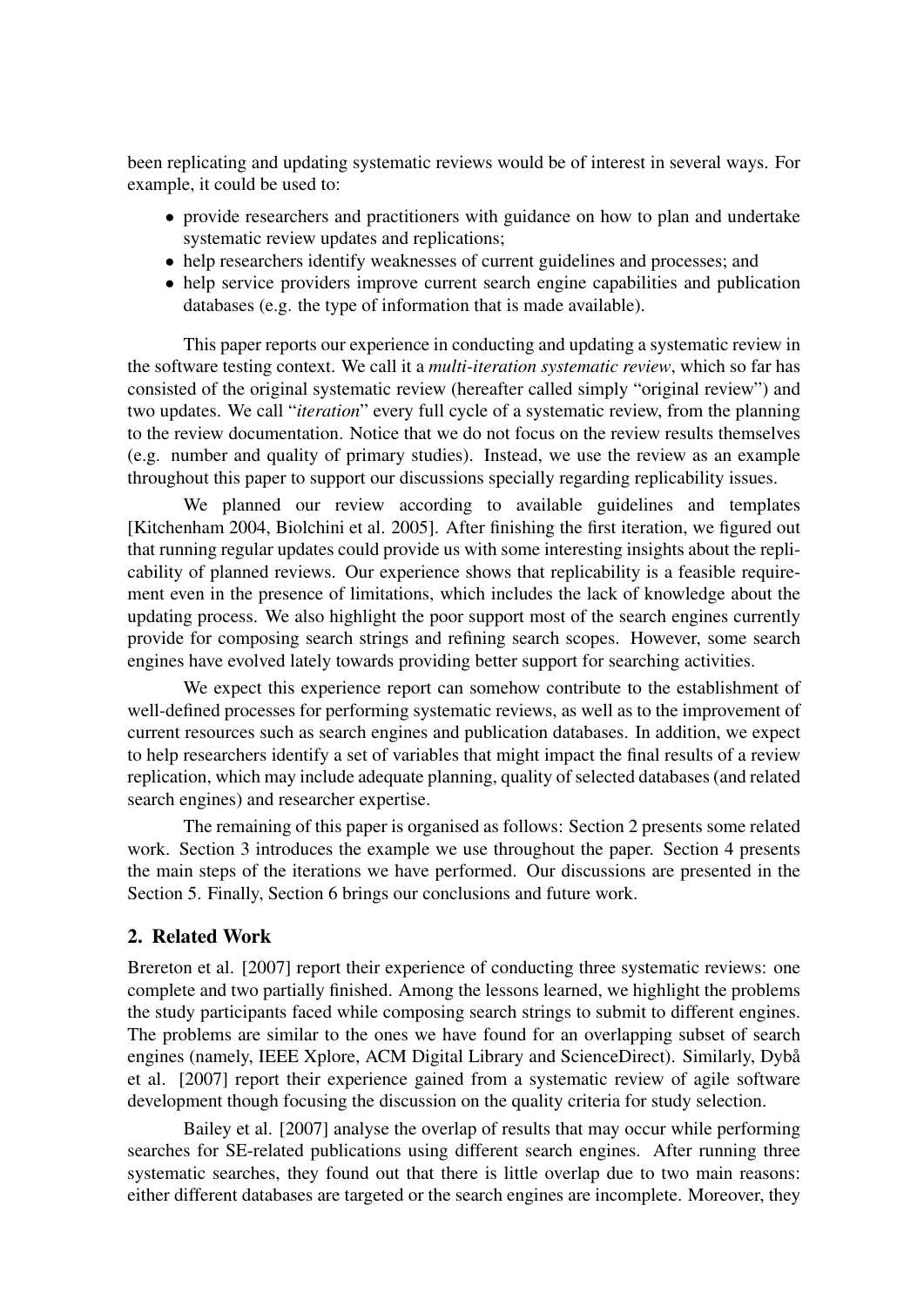suggest that non-standardised publication meta-data and different keyword taxonomies also help narrowing the search results, reducing the overlap. Although the authors suggested these limitations may harden study replications, they did not run any replication to realise which problems may in fact arise while performing a new review iteration.

In spite of being a very important requirement of systematic reviews, replicationrelated issues have not been tackled by most of the authors who have reported systematic review experiences lately. Aware of that, Dieste et al. [2008] introduced a systematic review process which comprises updating tasks. The process resulted from the author's experience of updating an original review, whose results will be soon available [Dieste et al. 2008b]. The authors underwent some difficulties while conducting the new iteration, mainly regarding data extraction and aggregation. Although the authors claim that the process formalises a review updating process, it only gives little emphasis on updating activities. They only briefly discuss how to manage individual primary studies<sup>1</sup> and their contents (e.g. how to treat the new studies independently but still considering the whole set of results) and how to aggregate the extracted data following the original procedures.

# 3. Running Example

This section introduces the example we use throughout this paper and upon which we perform our discussion and draw our conclusions. The example consists of a systematic review of Aspect-Oriented (AO) software testing which has been originally performed and then updated twice over the past 30 months. The first iteration (hereafter also called "original review") occurred between May and July, 2006, and results were already reported [Ferrari and Maldonado 2006, Ferrari and Maldonado 2007]. The two updates were performed in the subsequent years, at intervals of 13 months (i.e. August 2007 and September 2008). Next we briefly present the review planning (mainly objectives, research questions and search repositories).

#### 3.1. Overview of the Original Protocol

We planned our systematic review in conformance to the template defined by Biolchini et al. [2005] and the guidelines provided by Kitchenham [2004] . Our goals were two-fold. First, identifying which software testing approaches researchers and practitioners have been applying to AO software. Second, identifying fault types that are specific to AO software and have been characterised to date. We defined one primary and three secondary research questions as follows:

- Primary question: *Which testing techniques/criteria have been applied to AO software to date?*.
- Secondary question #1: *Which of these techniques/criteria are specific to AO software?*
- Secondary question #2: *Which AO fault types have been described to date?*
- Secondary question #3: *Which kinds of experimental studies have been performed in order to validate AO software testing approaches?*

Our search strategy can be summarised as follows: studies of interest would be searched at online publication repositories and general purpose search engines. We have

<sup>&</sup>lt;sup>1</sup>The term "primary study" has so far been used in the EBSE domain to describe a variety of research results, from well-founded experimental procedures to incipient research approaches. On the other hand, in the evidence-based paradigm, systematic reviews are considered "secondary studies".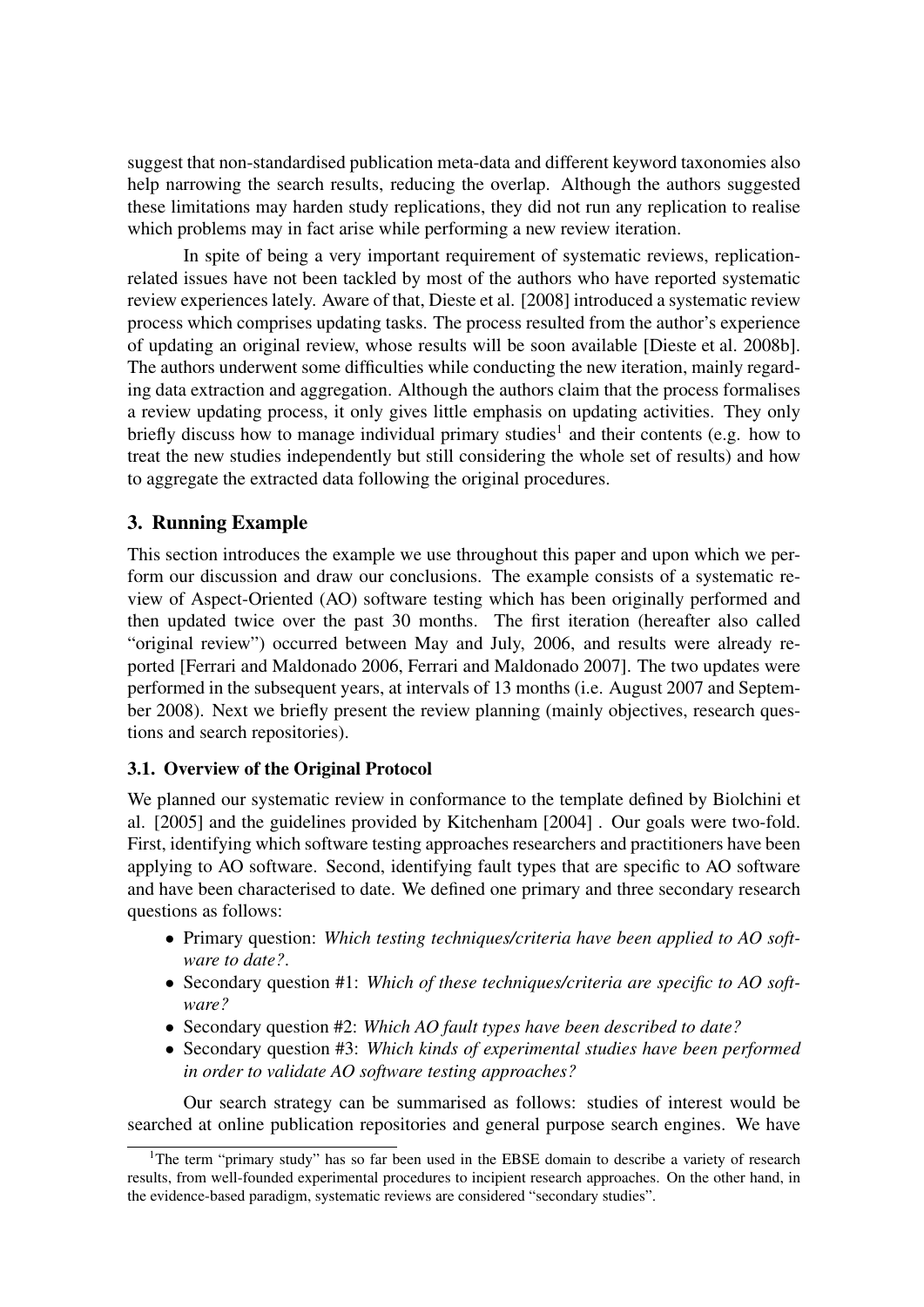targeted more restricted search engines as, for example, the IEEE Xplore and the ACM Digital Library, semi-restricted engines such as Scirus, and Google as a general purpose search engine, but not limited to them. The main search terms we used to compose our search string are "*aspect-oriented*" and "*testing*". The general review procedures (e.g. preliminary selection, final selection, data extraction and review documentation) follow the Biolchini et al.'s template. More details about how we performed these tasks appear in this paper as long as they are required. The reader can also refer to the original protocol template [Biolchini et al. 2005] and also to our previous work [Ferrari and Maldonado 2007].

### 4. Performing Multiple Iterations of Systematic Reviews

This section reports the process of performing a multi-iteration systematic review. It is based on the experience we acquired while performing a three-iteration systematic review on AO software testing, briefly introduced in the previous section. We first describe the first iteration (or original review) in terms of the process we followed and some specific issues that we observed while planning and executing the activities. In the sequence, we report our experience of performing two updates on the original review, focusing on the required adaptations to the original process.

# 4.1. The Original Review

The Process: According to Section 3, our review protocol was designed based on the template proposed by Biolchini et al. [2005] . In addition to the template, they proposed a three-phase process for systematic reviews which is shown in Figure 1. The main activities each phase comprises are: (1) *Planning:* definition of objectives and protocol. (2) *Execution:* identification of primary studies (searches), preliminary selection, evaluation of primary studies and final selection. (3) *Result analysis:* extraction and synthesis of data. Notice that *Packaging* is not considered a phase but an activity that is performed through the whole process in order to support the storage of intermediary and final results.



**Figure 1. The process for systematic reviews defined by Biolchini et al. [2005].**

Planning and Executing the Review: During the planning phase, one important decision comprised the selection of sources of primary studies. Such decision should take into account the objectives and the cost constraints. As far as possible, we selected a reasonable set of sources that included the IEEE, the ACM and the Springer's repositories. In addition, we included the Scirus and Google search engines as a mean of broadening the search results, and also consulted leading researchers in the AO software testing domain whose knowledge could contribute for the identification of extra relevant research.

The identification of primary studies basically relied on the search engines returning the expected results. We defined the following search string<sup>2</sup>:

 $2$ In fact, this is an updated string used in our last two iterations, which does not include redundant terms.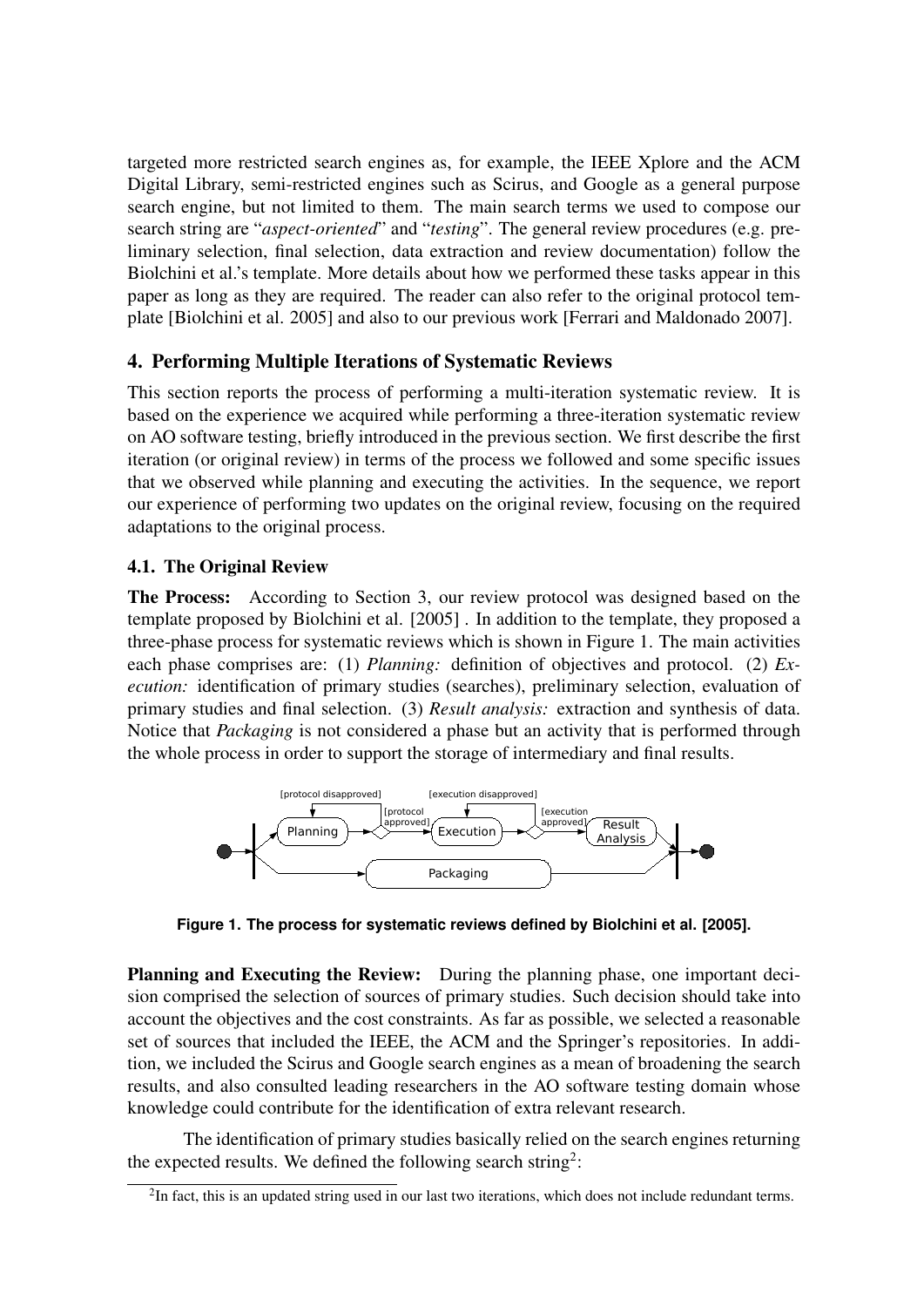(aspect-oriented software OR aspect-oriented application OR aspectoriented app OR aspect-oriented program OR AOP) AND (testing OR fault OR defect OR error OR incorrect OR failure)

We were aware that limitations of some search engines could risk the search process and consequently the final results. This led us to adopt alternative strategies in face of problems while running the searches. For example, defining shorter strings that included the most relevant terms (e.g. "aspect-oriented" and "testing") and running some pilot searches aiming at figuring out the *modus operandi* of each search engine. The two checkpoints shown in Figure 1 allowed us for going backwards and forwards through the process phases when any adjustment or activity re-execution were required.

Another issue regarding the preliminary study selection was that for some studies the decision could not be made only based on the title and abstract reading. Therefore, an alternative approach was followed: scanning the whole document in order to find individual search terms. In cases where the occurrence of such terms provided us with any hint about the relevance of a study, we fully read the section which contained the terms and then decided for its inclusion or exclusion.

The remaining activities of the original review (evaluation of primary studies, final selection, and extraction and synthesis of data) were performed according to the protocol. The data extraction form showed to be suitable for our purposes and the review was already documented [Ferrari and Maldonado 2006, Ferrari and Maldonado 2007]. More details about how we dealt with search engine limitations are discussed in Section 5.

#### 4.2. Performing New Iterations

While planning our first update on the original review, we realised that we would need to adapt the original process [Biolchini et al. 2005] in order to succeed. The adaptation resulted in the process shown in Figure 2. In this figure, the Execution and the Result Analysis phases (the two large rounded boxes with grey background) are split into the respective activities. The rounded boxes with white background represent the activities we have either modified or introduced into the process, namely *Planning Update*, *Filtering Results* and *Merging Results*. The remaining activities are the same as defined in the original process (Figure 1) and appear with grey background.

We next present the changes we made in order to make the process suitable for our purposes. We also report some issues we dealt with while performing the updates.



**Figure 2. The process for systematic review updates.**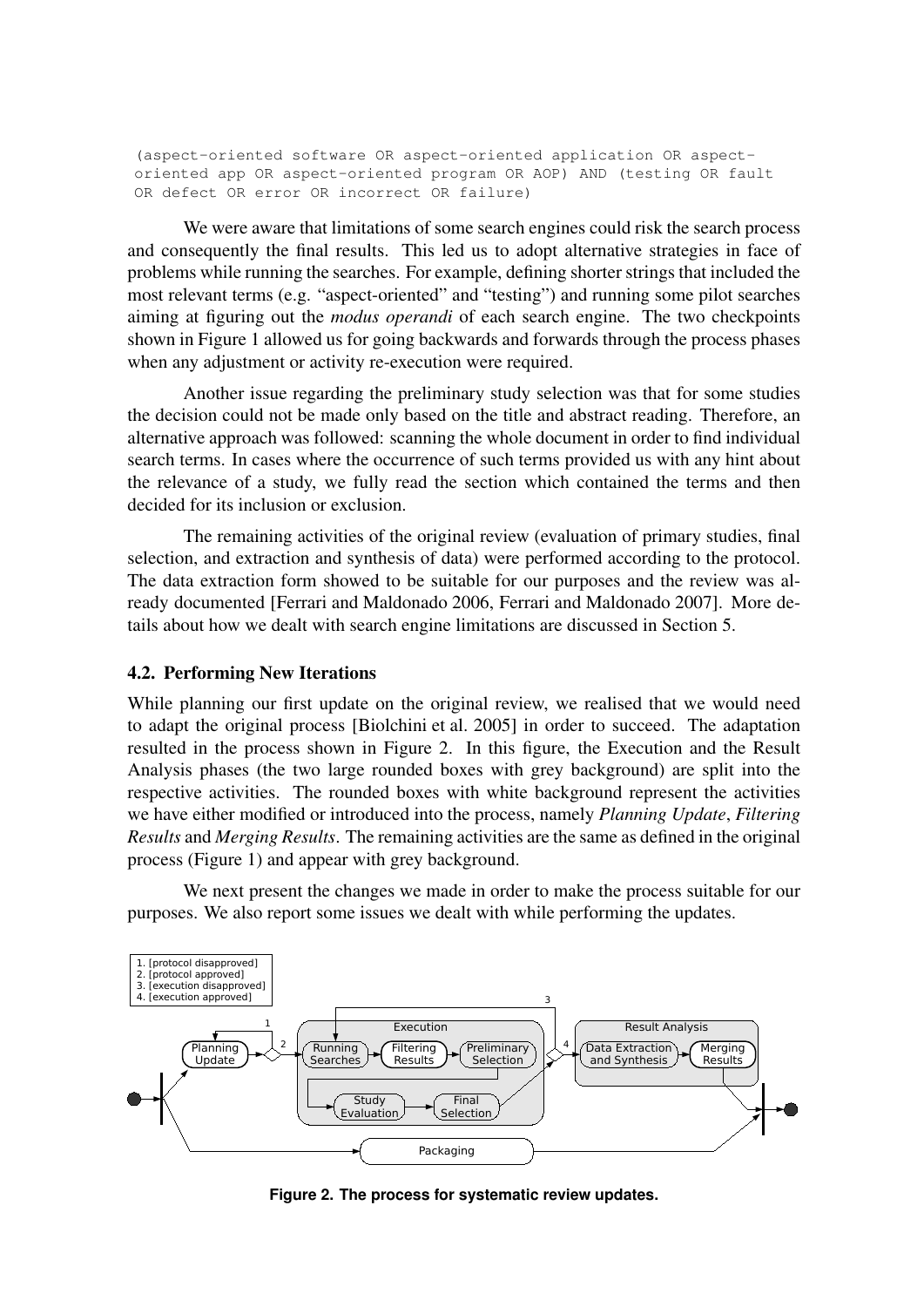Planning the Update: The protocol was revisited in order to identify required changes to make it suitable for a new, updating iteration of our review. After analysing the original research questions and procedures, we realised that the inclusion and exclusion criteria required changes. This was due to the need for restricting the search only for studies published since 2006 (for the first update) and since 2007 (for the second update). Doing so, we could reduce the overlap among results considering the set of studies retrieved in the previous iterations. Therefore, we added the statement "*published since* <*YEAR*>" to each inclusion criteria and "*published before* <*YEAR*>" to each exclusion criteria, where "<*YEAR*>" meant the current year of the review update.

Still regarding the planning activity, we accepted the suggestion of an independent expert to also consider the ScienceDirect search engine. This engine accesses the Elsevier's repositories and has been included since the first review update. The reader should notice that any incorrect change in the inclusion or exclusion criteria may risk the goals of the review update, leading to incomplete or inconsistent results.

Filtering the Results: After running the searches and getting the lists of publications, we manually "filtered" the results in order to disconsider overlapping subsets of studies to be analysed afterwards. Due to the nature of the studies of interest for our systematic review (i.e. studies related to AO software testing), applying such filter was not very timeconsuming. However, tooling support is desirable when considering larger result sets.

This activity can be seen as a complement of the *Planning Update* if we consider that a filter were also applied to the inclusion and exclusion criteria. However, search engines generally only allow the user to filter the searches by year of publication. Considering that our original review and consecutive updates were not performed in the beginning of each year, overlapping results could not be avoided. In addition, not all studies are made available right after they are published. Therefore, we believe this manual selection of studies is likely to be required in most of cases.

Merging the Results: This activity basically consists of including into the data set the data extracted from studies selected in the current iteration. Once the previously extracted data has been stored in a standardised fashion, this same standard should be applied to the new extracted data. Then, both data sets can be merged into a single one.

The *Merging Results* activity was partially performed for our two review updates, since we only extracted and merged part of the data of interest, mostly regarding aspectoriented fault types and testing criteria. Such data has already been used to underlie other research initiatives [Ferrari et al. 2008], and we plan to finish this activity in a near future.

### 5. Discussion

This section brings our discussions about two central issues we observed while performing our review. First, we analyse some characteristics of the selected search engines. Our analysis is drawn from a specific point of view, i.e. how suitable these engines are in order to support SE-related systematic reviews. Moreover, we also discuss how they have evolved through the last few years and how they have behaved for replicated searches. Notice that we do not intend to present a comprehensive evaluation regarding, for example, usability or performance criteria, since this is not a goal of our work. In the sequence, we report some insights and lessons learned regarding the replicability of systematic reviews. Doing so, we expect to contribute to other updating-related initiatives and also for process improvements.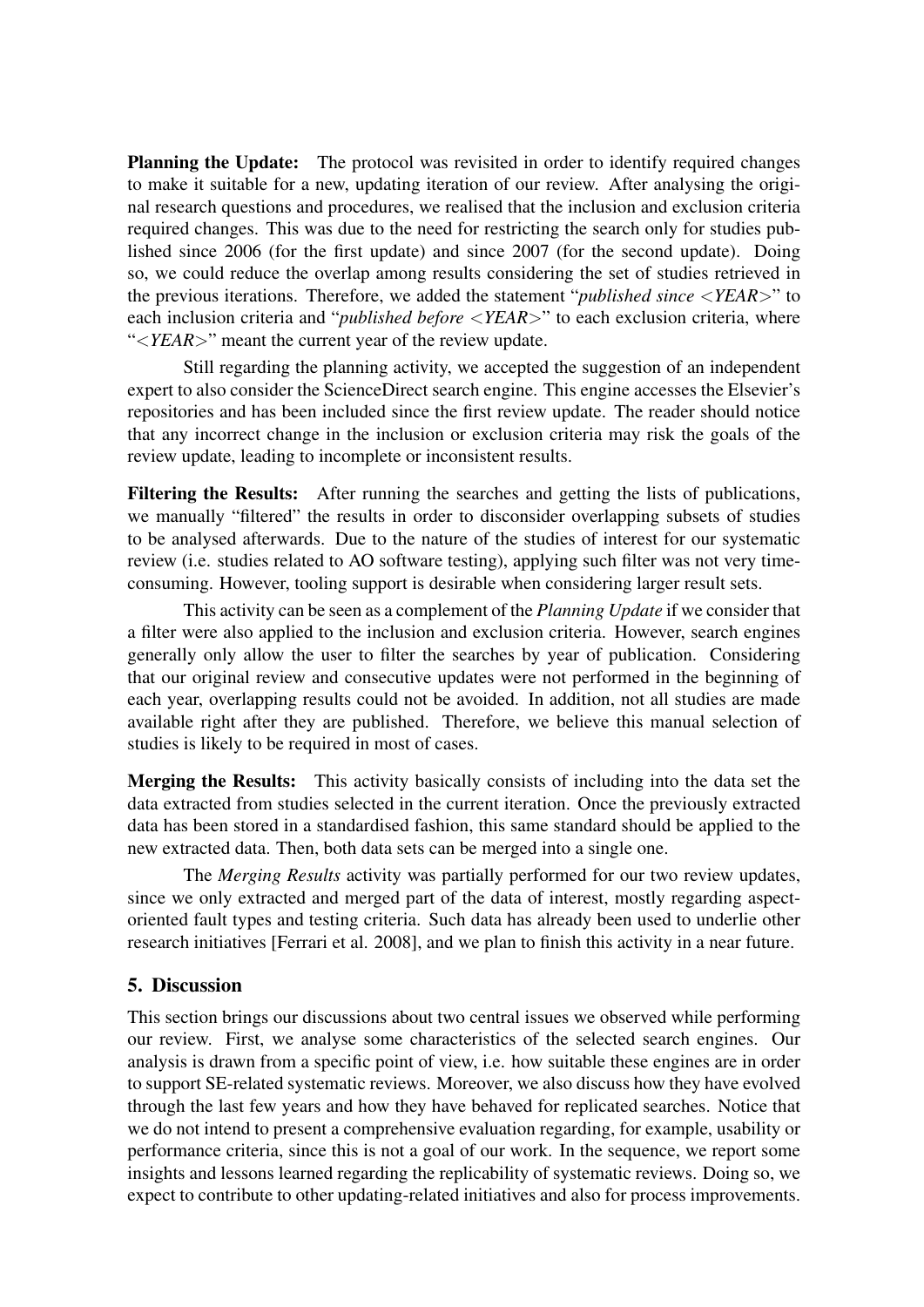### 5.1. Suitability of Search Engines

Tables 1 and 2 summarise some characteristics for each search engine according to the observations we made during the three iterations. We believe these characteristics are relevant for the searching process. They are following described and, when necessary, discussed in terms of some noticed issues for specific search engines, such as limitations and evolutions. Note that evolutions are highlighted in bold in the tables.

|                             | <b>IEEE</b> Xplore |      |      | <b>ACM</b> Digital Library |      |      | SpringerLink |      |      |
|-----------------------------|--------------------|------|------|----------------------------|------|------|--------------|------|------|
| Characteristic              | 2006               | 2007 | 2008 | 2006                       | 2007 | 2008 | 2006         | 2007 | 2008 |
| 1. Centralised results      | ves                | ves  | yes  | no                         | no   | no   | ves          | yes  | yes  |
| 2. Full string composition  | yes                | yes  | yes  | no                         | no   | yes  | no           | no   | part |
| 3. Adequate scope narrowing | ves                | ves  | yes  | yes                        | ves  | yes  | no           | yes  | yes  |
| 4. Consistent results       | yes                | ves  | yes  | yes                        | ves  | ves  | no           | yes  | yes  |

**Table 1. Search engines – characteristics and evolution (1 of 2)**

|                             | <b>ScienceDirect</b> |      |      | <b>Scirus</b> |      |      | Google |      |      |
|-----------------------------|----------------------|------|------|---------------|------|------|--------|------|------|
| Characteristic              | 2006                 | 2007 | 2008 | 2006          | 2007 | 2008 | 2006   | 2007 | 2008 |
| 1. Centralised results      |                      | yes  | ves  | no            | no   | no   | no     | no   | no   |
| 2. Full string composition  |                      | yes  | ves  | part          | part | ves  | no     | no   | no   |
| 3. Adequate scope narrowing |                      | yes  | ves  | no            | no   | no   | no     | no   | no   |
| 4. Consistent results       |                      | yes  | ves  | no            | no   | no   | no     | no   | no   |

**Table 2. Search engines – characteristics and evolution (2 of 2)**

Centralised results: Results are considered *centralised* when all the retrieved publications come from a central repository. According to tables 1 and 2, results gathered from the IEEE Xplore, SpringerLink and ScienceDirect engines are centralised since they only come from IEEE, Springer and Elsevier's repositories, respectively. On the other hand, engines such as ACM and Scirus are not restricted to a single source. For example, while performing a search with the ACM Digital Library engine, the user can also find papers published at the IEEE and Springer's repositories, as well as with Scirus and Google.

Full string composition: A search string is considered *full* when it includes all the terms of interest, combined by means of logical operators and nested expressions. Moreover, it is considered *partially full* ("part" in tables 1 and 2) when there are restrictions for: (i) the number of search terms; or (ii) the length of the string, regardless the number of terms.

The second line of tables 1 and 2 shows that, on the one hand, we have only the IEEE Xplore and ScienceDirect apparently not imposing limits for search string composition. On the other hand, we were required to use alternative approaches to overcome string composition limitations. For example, in the first two iterations, we had to compose smaller strings (e.g. < +abstract:"aspect-oriented" +abstract:testing > and  $\langle$  +abstract:"aspect-oriented" +abstract:fault >) to be submitted to the ACM Digital Library engine and then run multiple searches in order to obtain reasonable results. As a consequence, we could observe overlaps among the retrieved list of publications, which in turn required extra effort during the preliminary selection. However, we noticed that the ACM search engine currently allows the user to compose full search strings, reducing the search to a single run and the results to a single set. The Scirus engine has also shown some evolution, since it allowed for a long search string instead of a truncated 255-character string as in the first two iterations.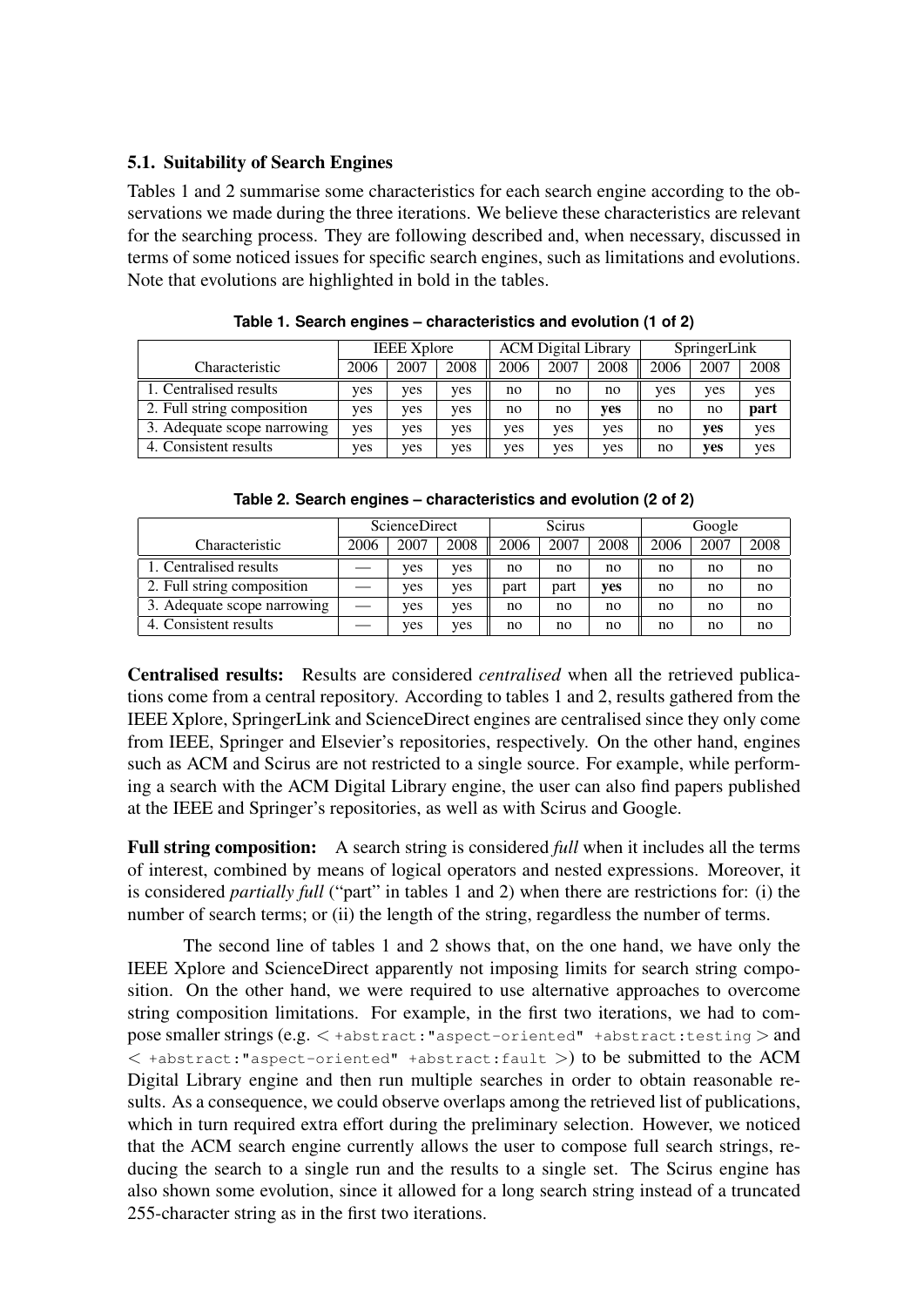Adequate scope narrowing: a search engine supports *adequate scope narrowing* when it allows the user to specify which parts of a document is going to be scanned. For example, users should be able to narrow their search to titles and abstracts of publications. Moreover, once such parts are defined, the engine should behave as expected, i.e. limiting the scanning only to these parts.

Line 3 of tables 1 and 2 shows that only Scirus and Google do not support scope narrowing. This is due to the nature of these search engines, hence it should not be seen as a limitation. However, researchers and practitioners should have in mind that the poor support for scope narrowing will certainly require more time for the preliminary study selection, since they will have to manually analyse each study part according to the protocol.

We can also see that the SpringerLink engine has evolved since the second iteration. During the first search, although scope narrowing was allowed according to engine specification, full documents were analysed. This problem seems to be solved as we noticed during the next iterations.

Consistent results: Results are considered *consistent* when, once the search string is defined, they conform to the following requirements: (i) every run with this string results in the same set of publications w.r.t. a specific search engine; and (ii) composed search terms are treated as atomic terms (i.e. *"term1 term2"* is different from *"term1" and "term2"*). Notice that "same set of publications" may not necessarily be true in case new publications have been inserted into a repository. Nevertheless, a late search should include all the results from a former one.

Tables 1 and 2 show that more specific search engines such as IEEE Xplore and ScienceDirect tend to bring more consistent results. On the other hand, less restricted and general purpose engines such as Scirus and Google present varied result sets when a search is replicated. This is likely to happen because these engines target not only publication repositories but also Web pages generally.

Still regarding consistency of results, during the first iteration of our review, the SpringerLink engine did no behave as expected. Compound search terms were not considered atomic. For example, searches for "aspect-oriented" also retrieved publications containing "aspect" and "oriented" not necessarily together. Therefore, extra effort was required for preliminary study selection. During the second and third iteration, however, this problem seemed to be solved and the engine behaved as expected.

#### 5.2. Replicability of Planned Reviews

Replicability is a fundamental requirement for a systematic review [Kitchenham 2004]. It ensures that a secondary study can be re-executed following the original (possibly updated) protocol and, later on, be contrasted to the original results. Moreover, replicability capabilities also support the updating process in order to keep the results up-to-date. We following report some insights and lessons learned while running our three-iteration systematic review, where the last two iterations consisted of replications that aimed at keeping the results updated. We focus our reporting on some specific topics comprising the planning process, search engines modifications and data extraction and synthesis.

Rigorousness of the planning process allows for replicability: The general guidelines for systematic reviews in SE [Kitchenham 2004] has shown to be adequate according to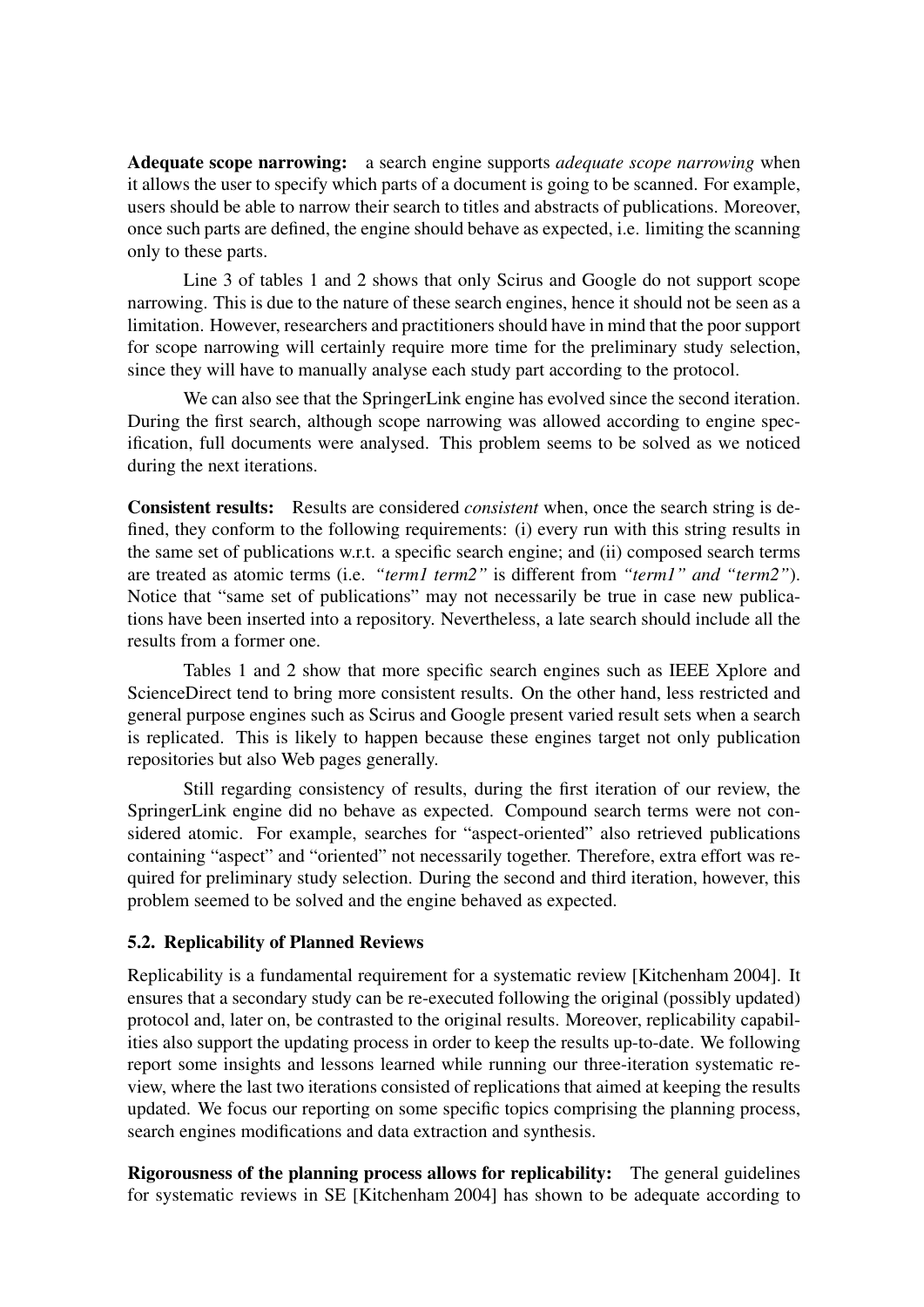their purposes, resulting in well-defined protocols for which only minor changes are required when planning a review replication. This is a consequence of the rigour present during the definition of the research questions and all other involved elements. The protocol should be elaborated by all study participants and should be reviewed by independent experts. This process ensures that only minor changes might be required when a replication is considered to be undertaken. For example, in our updating plan, we were required only to add a new constraint (regarding the year of publication) to each inclusion and exclusion criteria, and also to include a new search engine (ScienceDirect), as shown in Section 4. This need for few adaptations was a consequence of the original plan being rigorously defined, and certainly contributed to simplify our review updating iterations.

Search engine modifications do not risk the replication process and results: It is known that application software is modified through the time, so are the search engines. This may require extra effort for the user to get adapted to the new operational model. For example, we noticed that some search engines have been modified during the last few years such that additional pilot searches were required to adapt our search strings to these modifications. However, all the noticed modifications comprised improvements, as we can see in tables 1 and 2. This led us to believe that current and future changes in search engines are likely to improve instead of risking the review updating process and results.

Standardised data extraction and synthesis help replications succeed: Data extraction and synthesis represent central issues in a systematic review and rely on the quality and accuracy of the data extraction forms. Such forms are designed in advance, and should provide means for the researchers to collect of all the relevant data according to the proposed objectives. Despite of their importance, data extraction and synthesis are still prone to subjectivity and to particular writing styles. Therefore, while replicating or updating a systematic review, researchers should follow as much as possible the original fashion. Doing so, they can achieve more standardised results, in turn reducing the likelihood of misunderstandings.

During our updating iterations, data extraction and synthesis, added to the merging activity, were straightforward. This might be due to the small number of researchers involved in the study, which may ease the whole process. However, we believe that as the number of involved researchers grows, the protocol should provide more detailed information about how to fill in the data extraction forms, which should be strictly followed.

### 6. Conclusions and Future Work

Recently, we could observe a growing interest in the evidence-based Software Engineering, particularly in systematic reviews. It has motivated the definition of guidelines, templates and processes for systematic reviews [Kitchenham 2004, Biolchini et al. 2005, Dieste et al. 2008a]. However, little emphasis has been given on the replicability property, which is a very important requirement that allows the researcher to reproduce or update a review and then to contrast or merge the new results with previously reported results.

This paper reported our experience of performing a multi-iteration systematic review within the SE domain. We focused on reporting the process of conducting the review itself instead of reporting the achieved results. The review process was based on a threephase process that we have adapted in order to include updating-related activities.